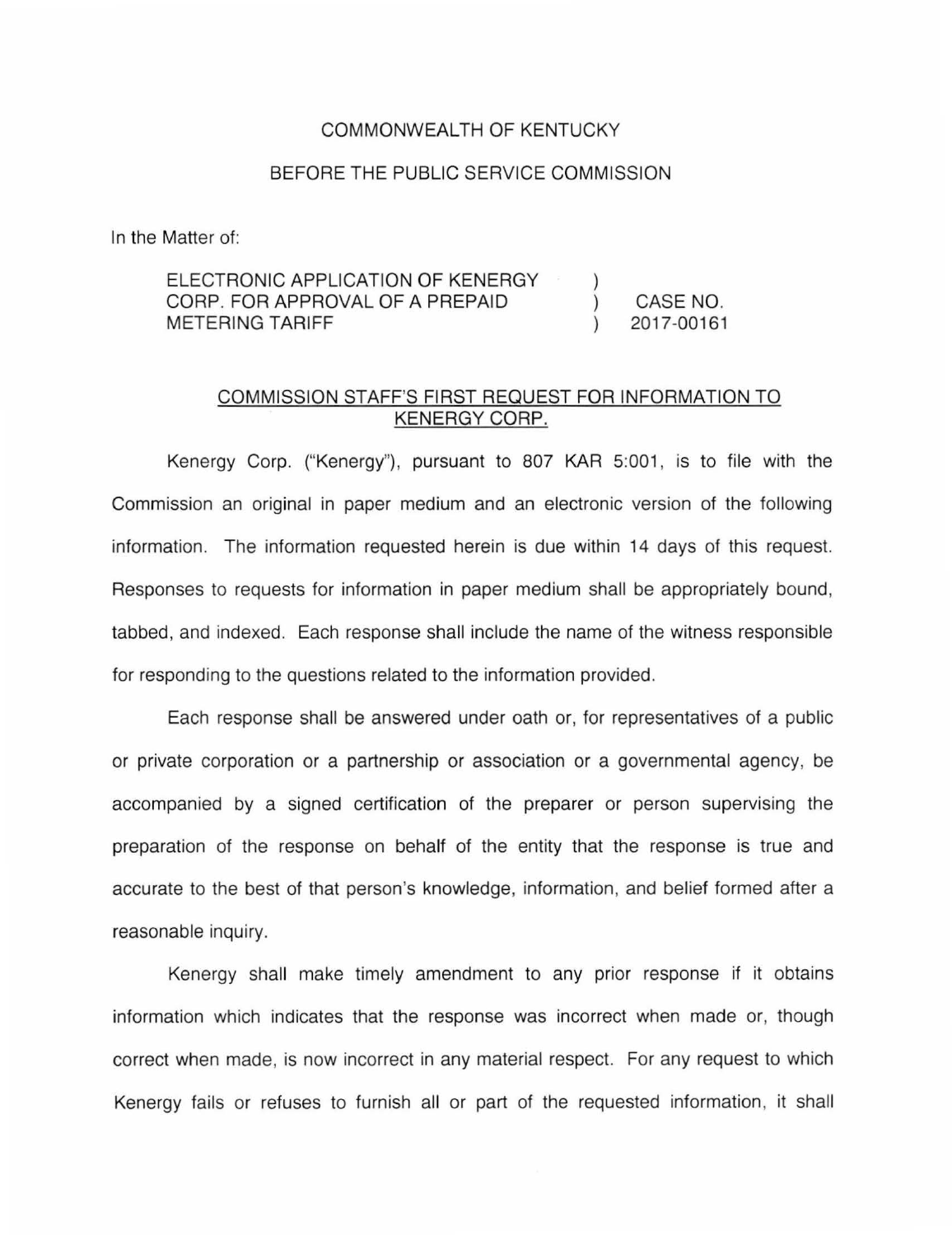provide a written explanation of the specific grounds for its failure to completely and precisely respond.

Careful attention should be given to copied material to ensure that it is legible. When the requested information has been previously provided in this proceeding in the requested format, reference may be made to the specific location of that information in responding to this request. When applicable, the requested information shall be separately provided for total company operations and jurisdictional operations. When filing a document containing personal information, Kenergy shall, in accordance with 807 KAR 5:001, Section 4(10), encrypt or redact the paper so that personal information cannot be read.

1. Refer to the Application, Exhibit A, the Testimony of Steve Thompson ("Thompson Testimony"), page 2, line 14. Kenergy states that payment can be made by most methods used by post-pay members. Provide all methods of payment accepted by Kenergy and note those accepted by prepay.

2. Refer to the Thompson Testimony, page 2, line 20. Provide the established threshold at which an automated message will be sent and explain why this threshold was chosen.

3. Refer to the Application, Exhibit A, Attachment A.

a. Explain why the estimated total percentage of members participating in prepay was calculated as 3 percent of Kenergy's current residential customers.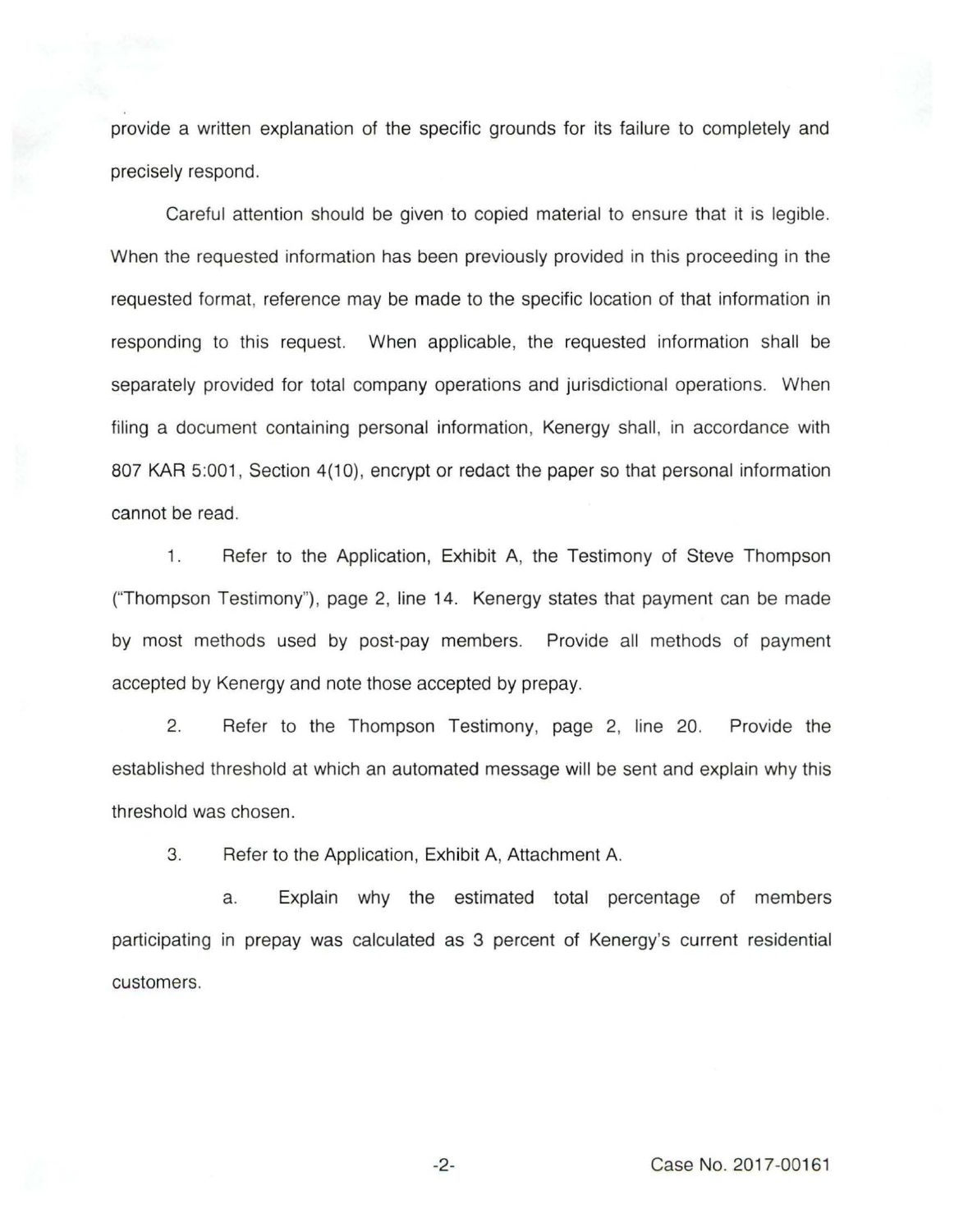b. Given that single-phase commercial customers are allowed to participate in the prepay program, explain why no customers from this class were included in the estimate of members participating in the prepay program.

4. Refer to the Thompson Testimony, page 3, Table A.

a. Confirm that the remote switch is not currently included in Kenergy's AMI meter and must be purchased and installed separately.

b. Explain why Kenergy has purchased and capitalized 6,630 switches when it estimates only 1,384 participants.

5. Refer to the Thompson Testimony, page 3, Table 8 and Attachment E.

a. Explain why Kenergy believes 35 percent is a conservative estimate.

b. Provide the data Kenergy collected regarding the bad-debt reduction.

c. A reduction in bad-debt expenses has not been a component in other prepay program cost justifications. Explain why Kenergy believes it is appropriate to use here.

6. Refer to the Thompson Testimony, pages 3-4, Table C. Explain why Kenergy estimates that 30 percent of enrolled prepay members will pay in person.

7. Refer to the Application, Exhibit B.

a. Refer to page 1 of 5, Item 4 of Terms and Conditions. Explain whether texting services is mandatory to participate. If it is, explain why a member cannot participate and receive notification through e-mail.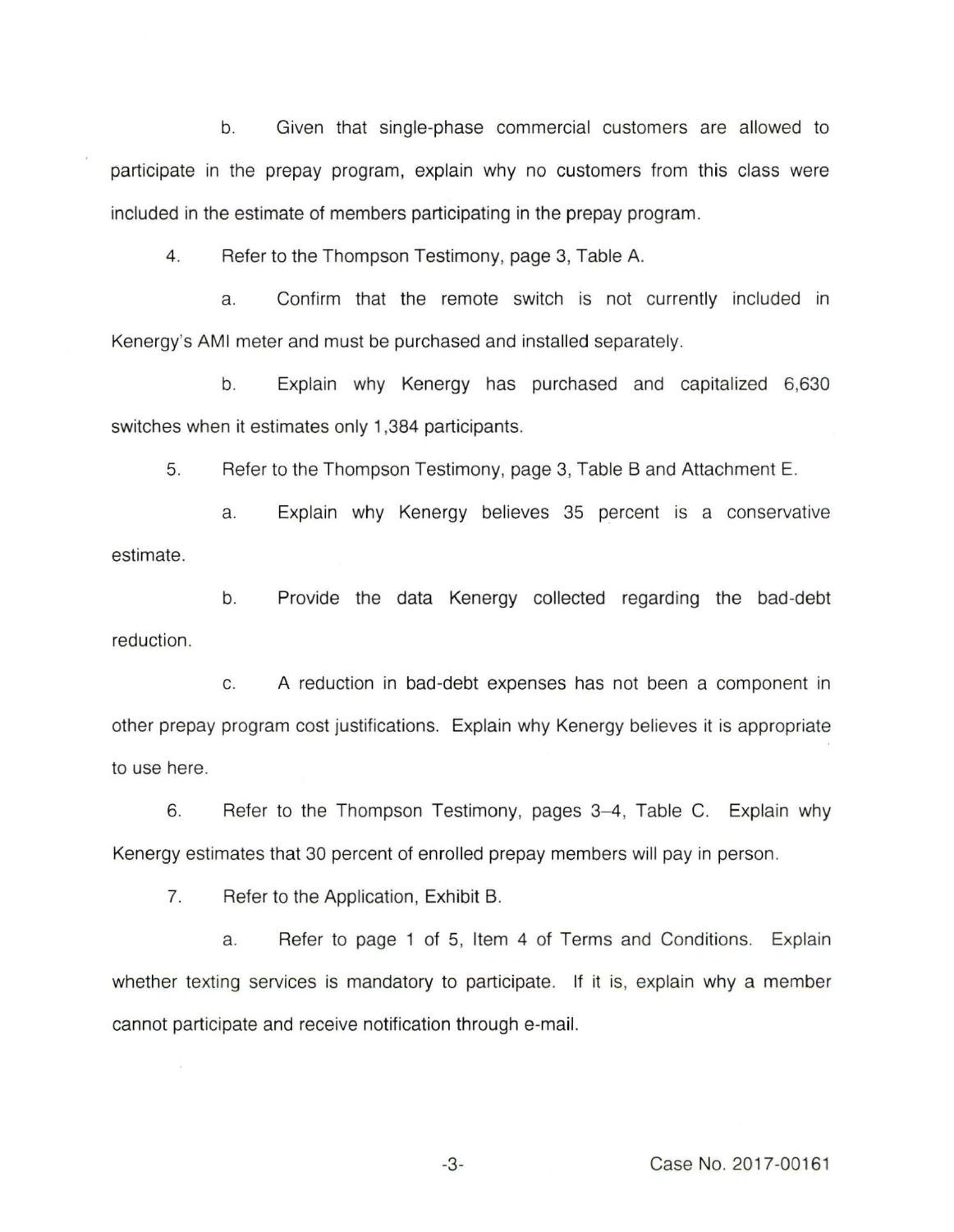b. Refer to page 2 of 5, Item 8. Explain whether single-phase commercial customers are subject to a minimum purchase of \$25 or a higher minimum purchase.

8. Refer to the Application, Exhibit C. The member agreement does not have the prepay balance threshold that triggers an automated message. Provide the amount and explain how the member will be made aware of this amount.

a. Explain whether the lost energy revenues, lost connection and reconnection revenues, and lost late-fee revenue should be included in the monthly prepay expense calculation.

b. If Kenergy agrees that the items in Item B.a. should be included in the monthly prepay expense, provide an update of Tables A, B, and C of the Application.

c. If Kenergy does not agree that the above-mentioned items should be included in the monthly prepay expense calculation, provide an explanation why these revenues should be excluded, yet the reduction of bad-debt expense is included.

9. Explain whether it is Kenergy's intent to move new customers towards a Prepay Program, given that there is no fee associated with it and no deposit criteria.

10. Explain whether Kenergy's software will permit a separate transaction fee.

Talina R. Mat Executive Director Public Service Commission P.O. Box 615 Frankfort, KY 40602

DATED **MAY 2 s 2017** 

cc: Parties of Record